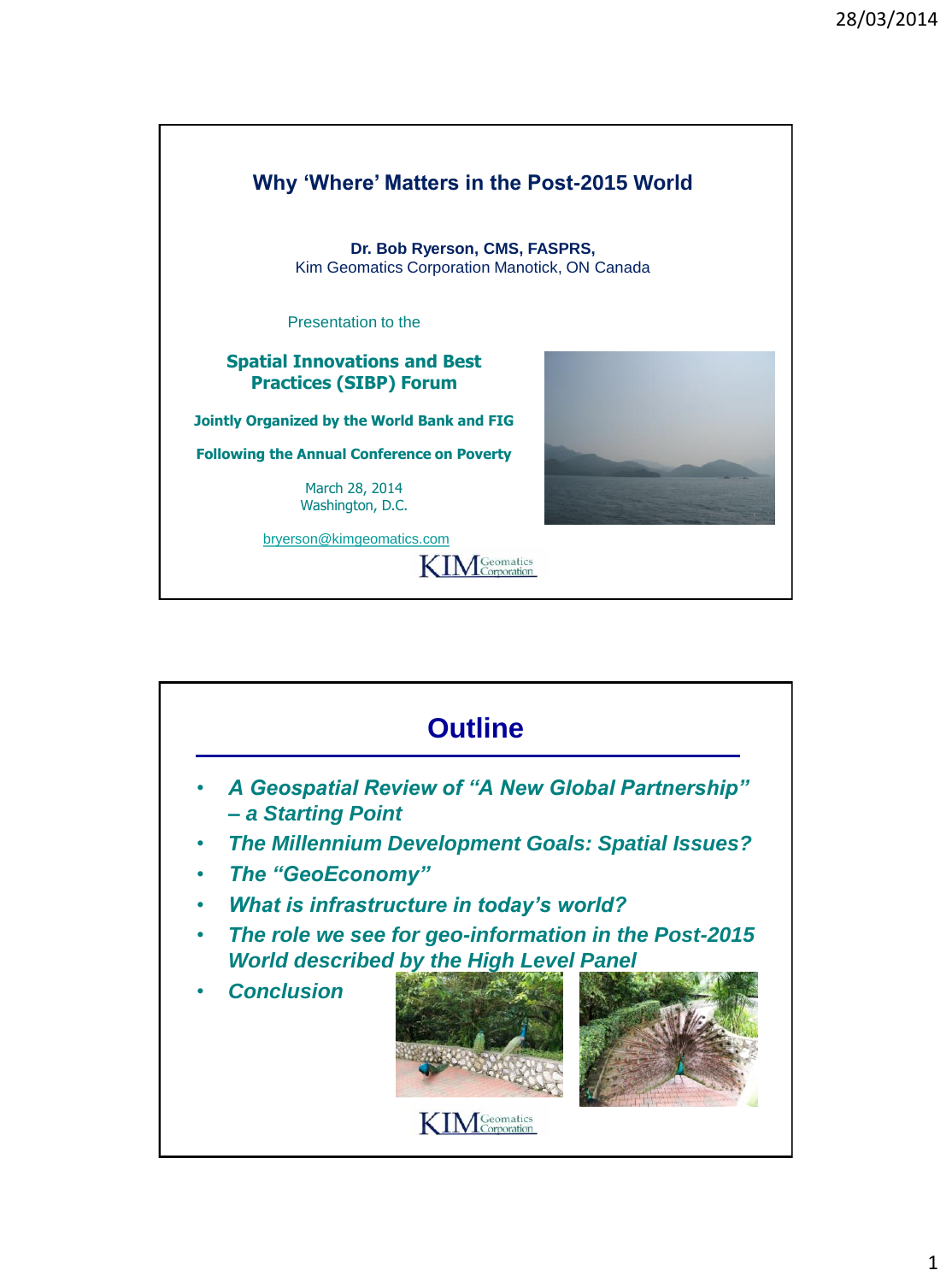

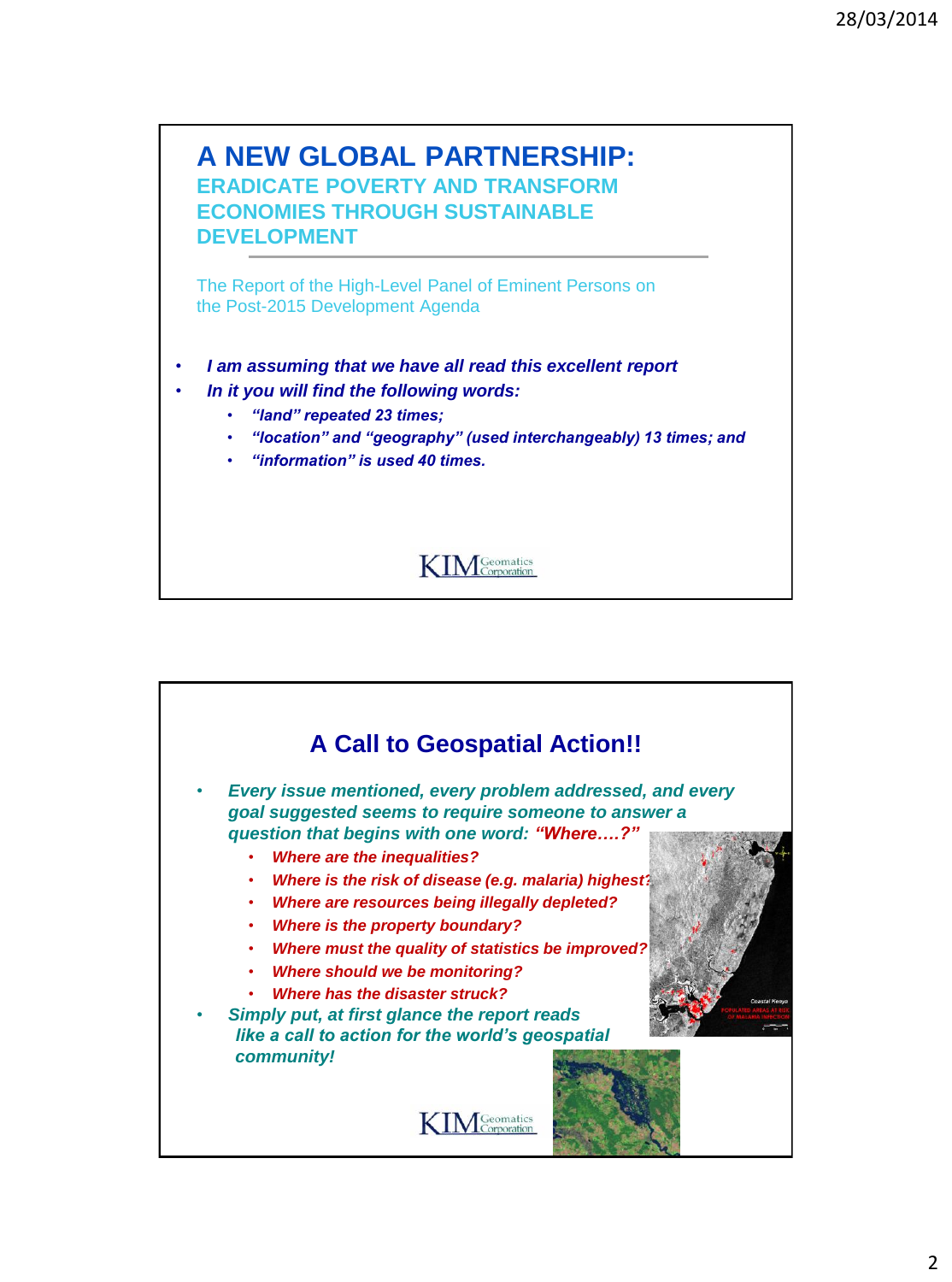

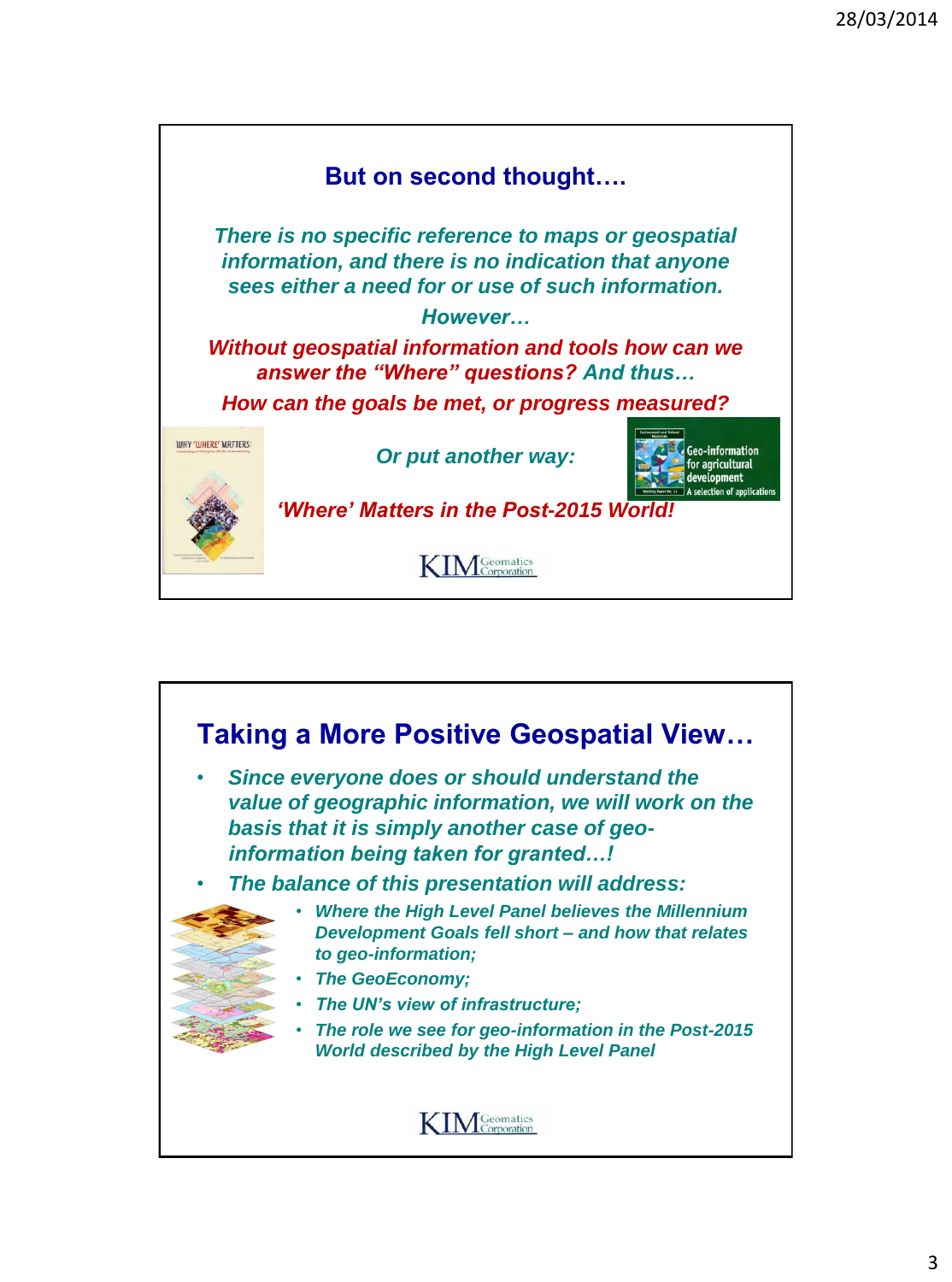

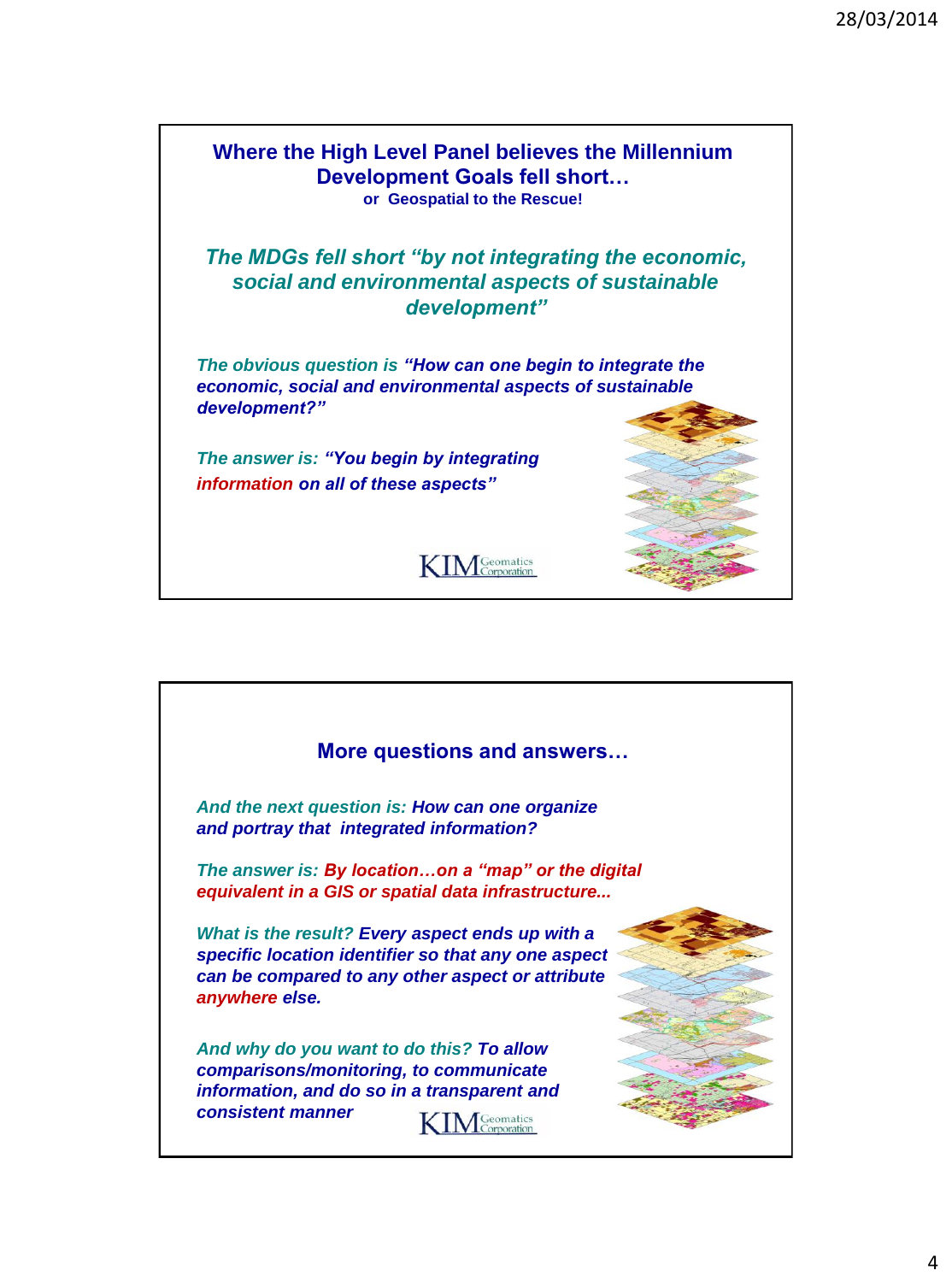

## **Why are geo-information and geo-technologies so important?**

- *They have had major impacts on society.*
- *They have changed the way people think, what they perceive to be possible, and what actions they choose to take*
- *Access to and control of geospatial data and technologies shifts the distribution of power*
- *Countries with limited geomatics implementation have the potential to realize proportionately greater benefits from geospatial data and technology*



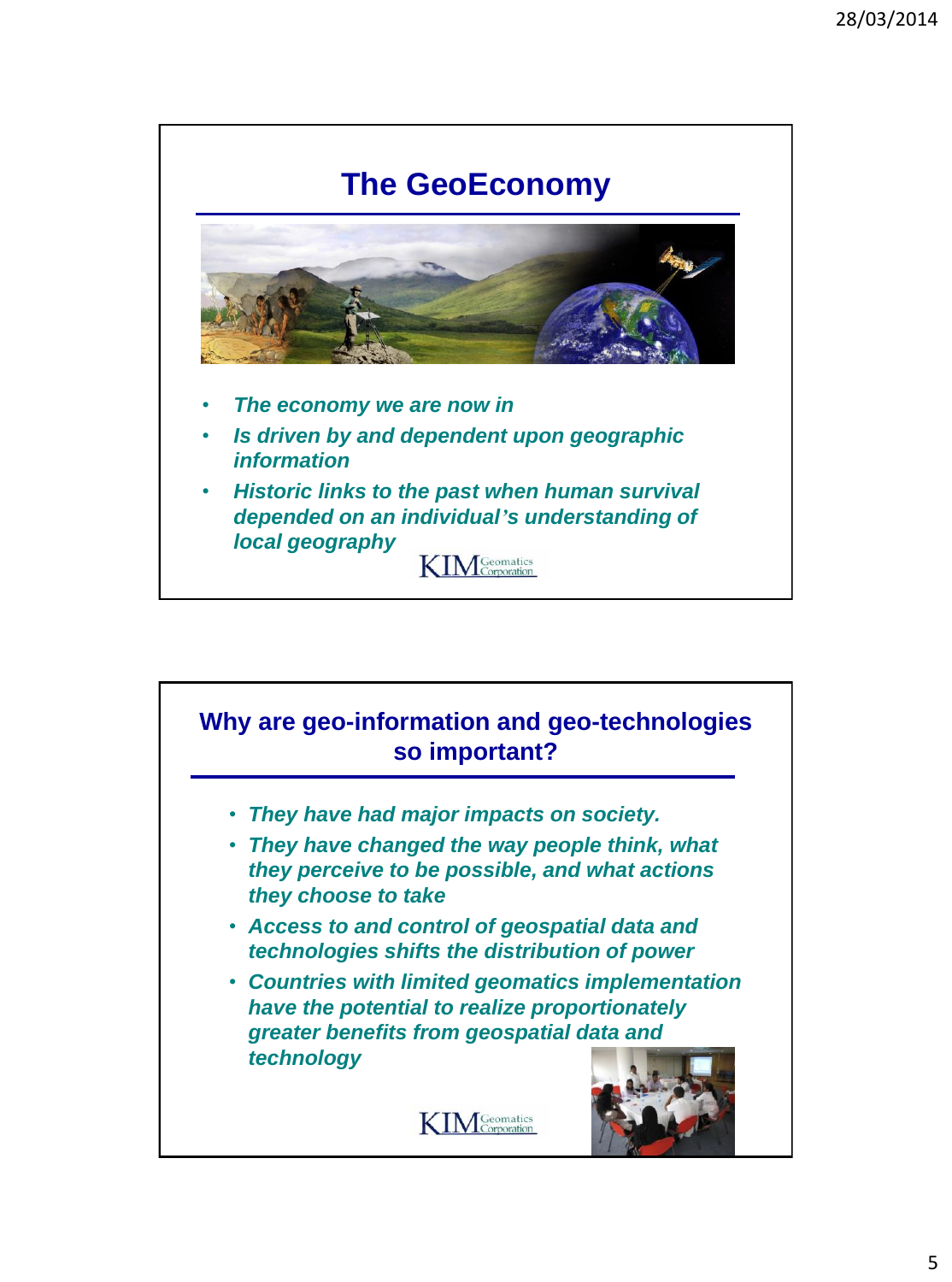

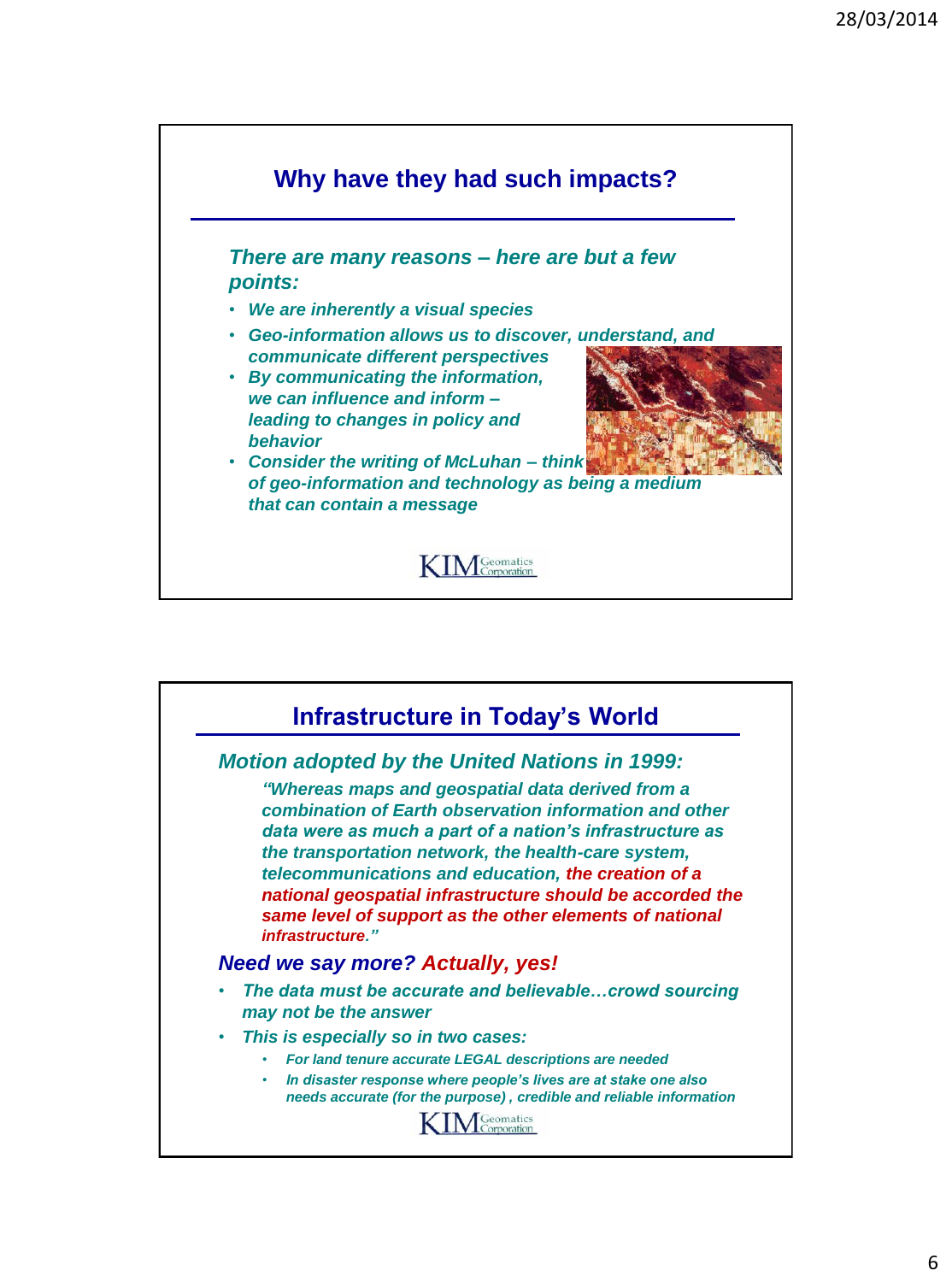

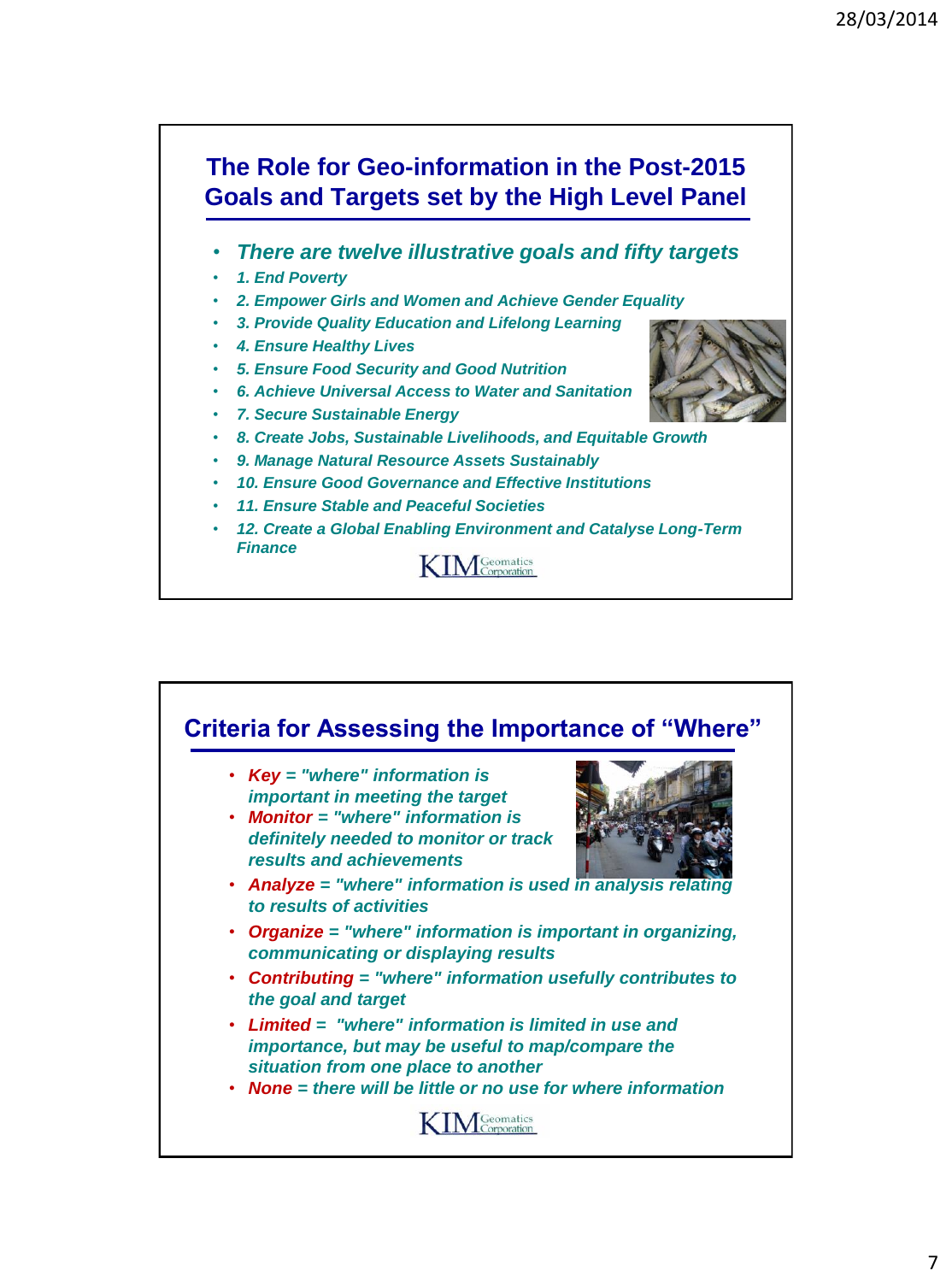